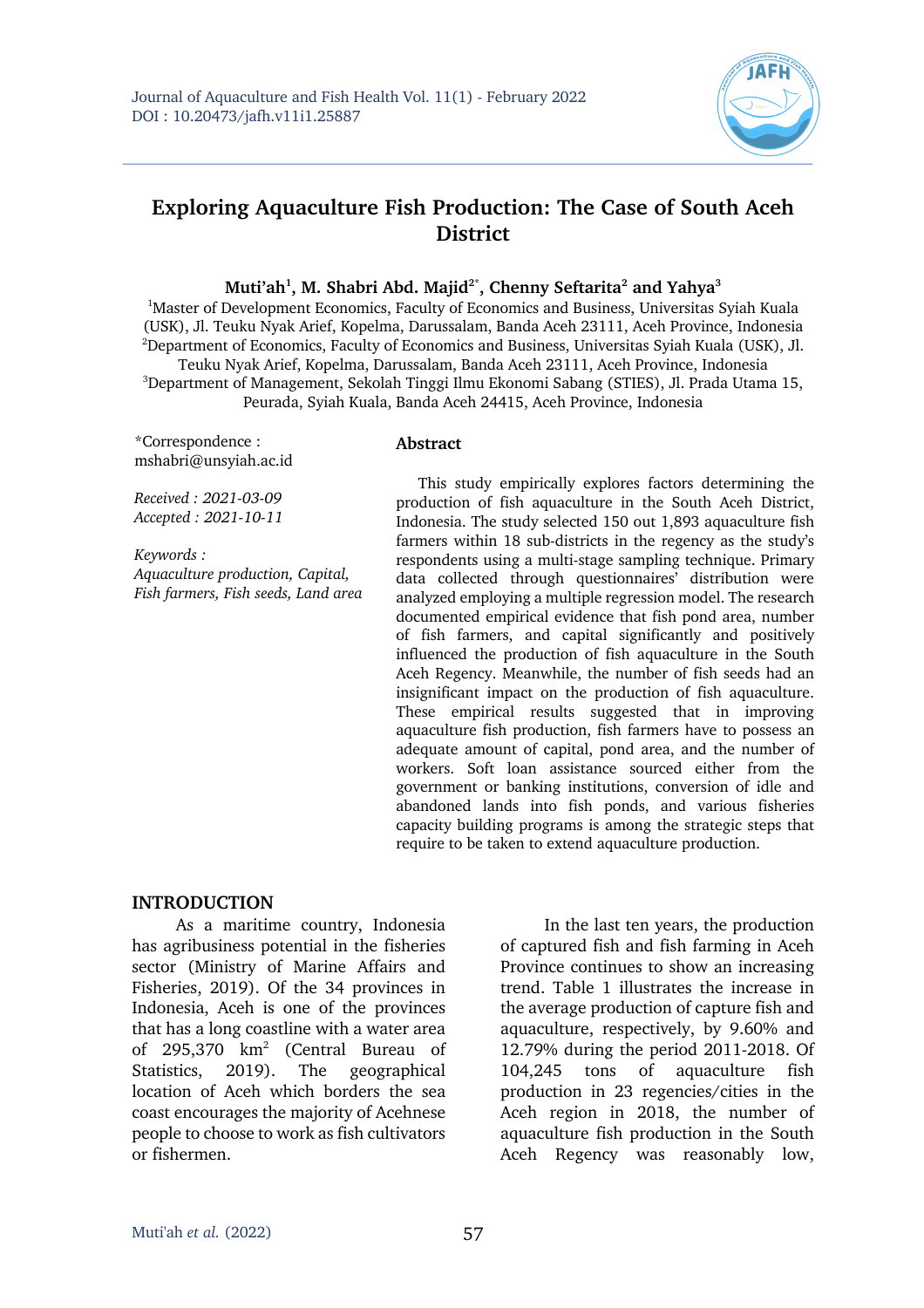accumulating only 0.29% to the total production in Aceh Province.

Even though with its geographical location which reaches  $16,173$  km<sup>2</sup> along the shoreline of the Indian Ocean and its

population is fishermen-dominated, South Aceh Regency has not fully benefited from its great fishery production potentiality (Department of Marine and Fisheries, 2018).

Table 1. Catch fish and aquaculture fish production in Aceh Province 2011-2018.

|      |              |         | Catch Fisheries (Ton) |          | Aquaculture Fisheries (Ton) |        |
|------|--------------|---------|-----------------------|----------|-----------------------------|--------|
| Year | Sea (Tons)   | Growth  | Public Water          | Growth   | Aquaculture                 | Growth |
|      |              | $(\% )$ | (Tons)                | $(\% )$  | (Tons)                      | $(\%)$ |
| 2011 | 143,680.20   | 1.20    | 2,289.90              | 20.02    | 37,225.30                   | 6.07   |
| 2012 | 145,833.60   | 1.50    | 1,352.20              | $-40.95$ | 40,215.40                   | 8.03   |
| 2013 | 153,692.50   | 5.39    | 1,576.00              | 16.55    | 46,911.90                   | 16.65  |
| 2014 | 157,943.70   | 2.77    | 1,543.80              | $-2.04$  | 51,020.90                   | 8.76   |
| 2015 | 165,778.80   | 4.96    | 1,569.55              | 1.67     | 64,081.89                   | 25.60  |
| 2016 | 182,464.40   | 10.06   | 1,726.40              | 9.99     | 82,692.10                   | 29.04  |
| 2017 | 236,061.00   | 29.37   | 3,297.00              | 90.98    | 99,539.00                   | 20.37  |
| 2018 | 288,034.00   | 22.02   | 5,544.00              | 68.15    | 104,246.00                  | 4.73   |
| Mean | 184, 187. 52 | 9.60    | 1,907.83              | 20.64    | 60,240.92                   | 12.79  |

Source: Adapted from Central Bureau of Statistics of Aceh Province (2011-2019).

In 2017, the Ministry of Marine Affairs and Fisheries of the Republic of Indonesia has designated South Aceh Regency as one of the ten culinary centers in Aceh Province. To support this culinary center, the government has built fish marketing facilities and infrastructure in the South Aceh Regency (Ministry of Marine Affairs and Fisheries, 2019). However, this culinary center has not been fully utilized to serve aquaculture fish menus.

As one of the districts that have been designated as a center for the

development of fishery product processing, the total aquaculture fish production in the regency is still very low when compared to other Aceh fish processing areas, such as Banda Aceh (Lampulo), Bireuen, (Cot Batee Glungku), and East Aceh (Idi). As illustrated in Figure 1, after 2009 the amount of aquaculture production in South Aceh declined drastically to its lowest point (65.85 tons) in 2013, and then increased slowly (Central Bureau of Statistics of Aceh Province, 2020).



2008 2009 2010 2011 2012 2013 2014 2015 2016 2017 2018 2019 Mean

Figure 1. Aquaculture fish production in South Aceh District 2008-2019 (Central Bureau of Statistics of South Aceh Regency (2009-2020).

The fluctuating and low production of fish aquaculture in the South Aceh Regency raises various scientific questions.

Why did this occur in South Aceh Regency, even though the natural circumstances and geographical sites of the South Aceh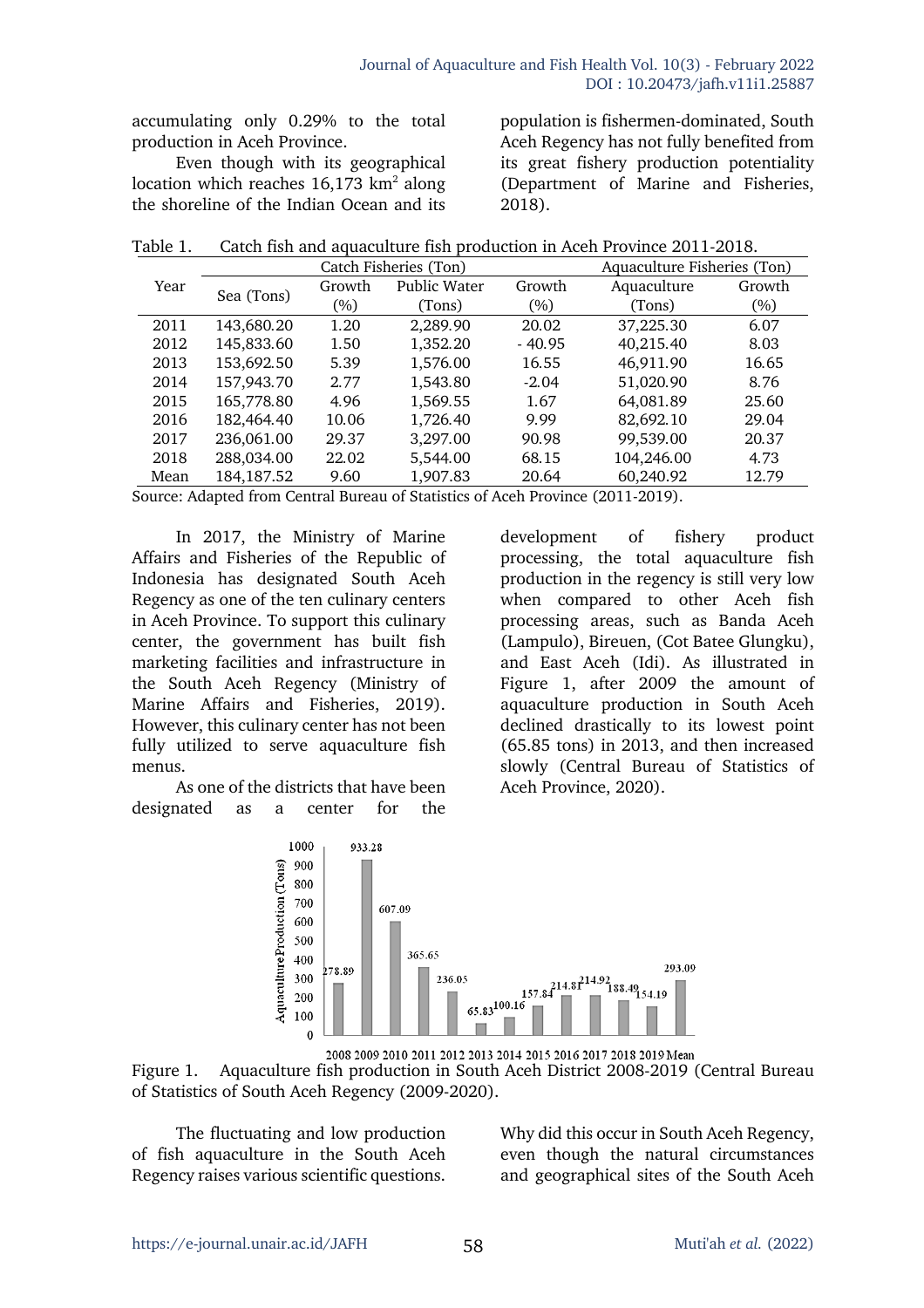Regency have enormous potential as one of the aquaculture fish production centers in the province of Aceh?

A bulk of previous research has explored the factors determining fish production. The number, quality, gender, and wages of labor (Andriyanto *et al*., 2013; Wang, 2014; Akram *et al.*, 2019; Halim and Susilo, 2016; Elsner and Isphording, 2017) are among the determinants of fishery production. In addition, working capital also plays an imperative role in the processes of production (Andayani, 2016; Munandar and Sari, 2019). Lack of capital has caused a low production of small-scale fish farmers (Sutanto and Imaningati, 2014), traditional and modern fishermen (Yasrizal, 2017). Aquaculture fish production is also influenced by the quality and quantity of fish seeds, considering that aquaculture fish production starts with fish seeds (Sutanto and Imaningati, 2014; Negara *et al.*, 2017). The adequacy of fish seeds has a positive influence on the soft shell crab (*Scylla* sp.) production in Langkat Regency, North Sumatra (Nasution *et al.*, 2014).

In addition to the above factors, land area is also documented as the determinant of aquaculture fish production (Andriyanto *et al*., 2013; Rinaldi *et al*., 2015). Availability of adequate land could accommodate a larger number of fish seeds and avoid fish overcrowded (Negara *et al.*, 2017; Kumaran *et al*., 2018; Kumaran *et al*., 2020). The density of the number of seeds which is higher than the carrying capacity of the land area has led to a high risk of vannamei shrimp production (Ray *et al*., 2010).

Compared to earlier relevant researches, this present study has four distinctive characteristics. First, unlike preceding studies that focused more on the factors determining marine caught fisheries production (Halim and Susilo, 2016; Wang, 2014; Yasrizal, 2017), the present research focused its analysis on the aquaculture fish production'

determinants. Second, while previous research focused on one type of cultured fish (Negara *et al.*, 2017; Munandar and Sari, 2019), the focus of the present study is on the sort of community fish aquaculture. Third, previous studies were more dominant in measuring factors of seasons, capital, fishermen experience, the quantity of labor, technology, and the size of land area (Nasution *et al*., 2014; Rinaldi et al.,2015), this study included the fish seeds as one of the factors determining aquaculture fish production.

Lastly, previous studies have explored the aquaculture fish production' determinants in Langkat Regency, North Sumatra (Nasution *et al*., 2014) and Rokan Hulu Regency, Riau (Rinaldi *et al*., 2015), and no similar research on this topic have been conducted in the South Aceh District. Thus, the present study intends to fill the gaps of previous researches by exploring factors determining fish farming production in the South Aceh Regency. These are among the foremost novelties of the study.

More specially, this study intends to empirically explore and scrutinize the factors determining aquaculture fish production in the South Aceh Regency, Indonesia. These factors include the size of land area, number of fish seeds, capital, and labor. The findings of the research are hoped to be advantageous to fish farmers, government related-authorities, banking, and financial institutions in formulating policy to support an enhancement in aquaculture fish production in the South Aceh Regency and other territories that possess comparable aquaculture fish characteristics in Indonesia.

# **METHODOLOGY**

# **Place and Time**

This research was conducted on 150 fish farming fishermen in all 18 subdistricts within the territory of the South Aceh Regency government, Aceh Province, Indonesia during August and September 2020.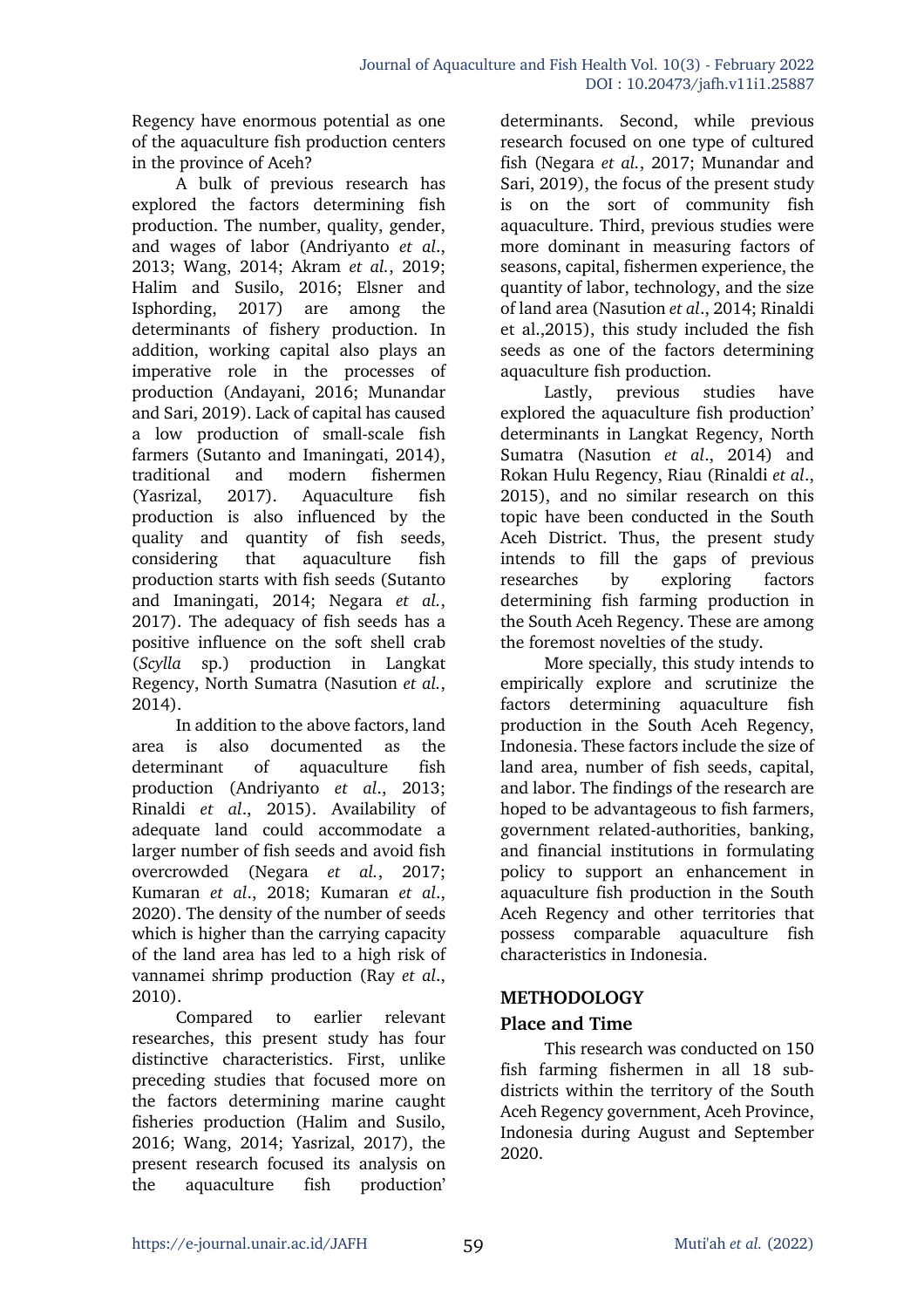# **Research Design**

This study gathers primary data through questionnaires' distribution to 150 selected aquaculture fishermen. The study uses a multi-stage sampling technique, namely a combination of cluster sampling technique and stratified random sampling technique to select the study's respondents or sample out of 1,893 fish farmers spread within 18 sub-districts in the South Aceh Regency (Department of Marine and Fisheries, 2018). The selected sample is hoped to represent the whole population.

### **Work Procedures**

This research explores four factors (independent variables), namely the amount of capital, land size area, the number of labors, and fish seeds determining aquaculture fish production (dependent variable) in the South Aceh District. This research measures the amount of capital by the total incurred expenses that are routine costs to purchase, preserve or restore fish farming amenities in Indonesian Rupiah (IDR) per harvest. Labor is measured by the average daily wages paid per harvest to the workers who are directly and indirectly involved in aquaculture fish production, such as managing and maintaining fish ponds, sowing seeds, raising fish as well as harvesting fish.

Moreover, land area is the size of pond area utilized for aquaculture fish production, computed in hectares per harvest. The number of fish seeds is the total cost incurred for purchasing fish seeds utilized in aquaculture fish production, calculated in the IDR per harvest. Lastly, aquaculture fish production is computed as the total fish production in kilograms (kg) multiplied by the fish selling price per kg measured in IDR per harvest (Olayiwola, 2013).

# **Data Analysis**

The data collected were tabulated according to research needs and analyzed using multiple regression techniques. This method has several interesting statistical properties that make it one of the most potent and popular regression analysis methods (Asteriou and Hall, 2015). By applying classical linear assumptions, this method provides an unbiased, linear, and minimum variance estimator, or called the Best Linear Unbiased Estimator (BLUE).

Before estimating the interaction between variables, the classical assumption tests were first performed on the research variables, comprising tests of normality, multicollinearity, and heteroscedasticity. Jarque-Bera test (J-B) was used to test for normality. If the J-B test value is lesser than the specified significance level, then the data is declared normally distributed. Meanwhile, Tolerance Value (TV) and Variance Inflation Factor (VIF) was used for the multicollinearity test. If the TV value is larger than 0.1 or VIF is less than 10, then the data is concluded to be free from multicollinearity problems. Finally, the Breusch-Pagan (B-P) test was used to test the heteroscedasticity of the data. If the B-P test value is higher than the specified probability value, then the data is declared homoscedastic (Gujarati, 2012).

Generally, the production function explored in this study follows the Cobb-Douglas model (Rahim *et al*., 2019). The general production function that describes the relationship between input and output can be written in the following equation:  $Q = f(X_1, X_2, X_3, X_4)$ 

$$
Q = f(X_1, X_2, X_3, X_4)
$$
  
Where:

 $Q =$  total production of aquaculture

- $X_1$  = land area
- $X_2$  = fish seeds
- $X_3$  = total labor
- $X_4$  = total working capital

Furthermore, the production function in the equation above is rewritten into the following Cobb-Douglas production equation:

$$
Q = \alpha . X_1^{\beta 1} . X_2^{\beta 2} . X_3^{\beta 3} . X_4^{\beta 4}
$$

Where:

- $Q =$  output
- $X_1, X_2$  = types of inputs used in the production process and considered for review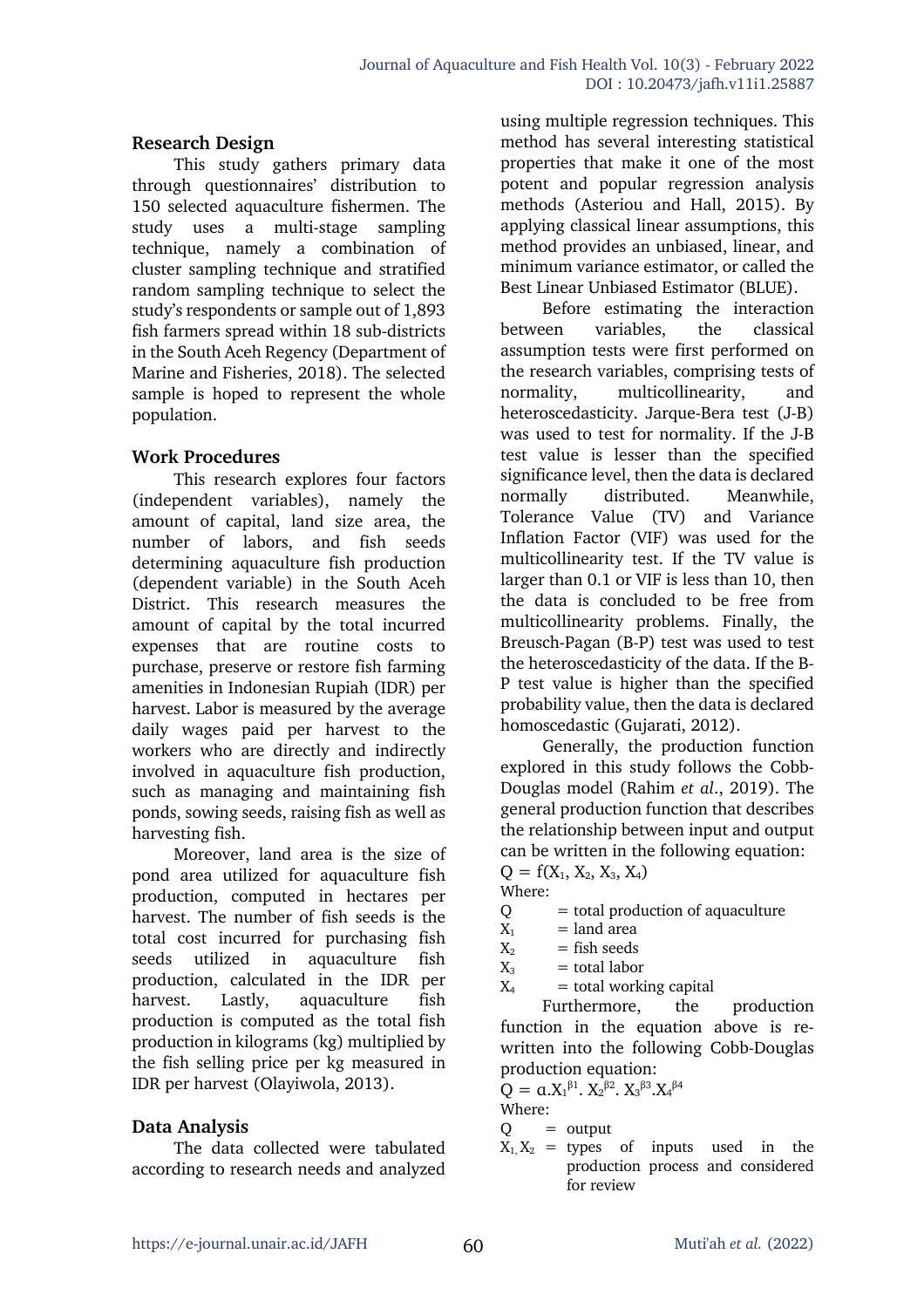- α = efficiency index of using inputs in producing output
- $β = production elasticity of the inputs$ used

Furthermore, the Cobb-Douglas production model can then be transformed into the following multiple regression equation:

LnProd = Lna +  $\beta_1$ LnLand+  $\beta_2$ LnSeed + β<sub>3</sub>LnLabor + β<sub>4</sub>LnCapital +  $\varepsilon$ Where:  $Proof = fish aquaculture total production$ Land  $=$  the size of pond area  $Seed = total fish seeds$  $Labor = total number of labors$  $Capital = total working capital$  $a =$  intercept  $\beta$  $if = predicted regressors values for each$ independent variable  $\varepsilon$  = error term

All variables are transformed in the logarithmic form to provide more valid and reliable results.

### **RESULTS AND DISCUSSION**

# **Brief Overview of Fish Aquaculture in the South Aceh District**

Administratively, the South Aceh Regency with the capital regency of Tapak Tuan has a total population of 235,115 people in 2018, residing across 18 subdistricts (*Kecamatan*) (Central Bureau of Statistics of South Aceh Regency, 2019). The regency is bordered by Aceh Singkil District and the Indian Ocean in the south, the Indian Ocean and Southwest Aceh District in the west, Gayo Lues, Southwest Aceh, Southeast Aceh, and Subulussalam Districts/City in the north, and Aceh Singkil, Gayo Lues, Aceh Southeast, and Subulussalam Districts/City in the east. Of the total population, 1,893 people in South Aceh are fish cultivators

(Department of Marine Affairs and Fisheries, 2018). Of the total aquaculture fishermen, the study selected 150 of them as the study's respondents who have diverse socioeconomic backgrounds, as illustrated in Table 2.

From the aspect of age, most of the fish cultivators were in the age category between 26-30 years old (23%) and only 1% of them were in the age category of over 60 years old. In terms of education, the majority have high school education/equivalent (51%), followed by undergraduate's degree (36%), junior high school/equivalent (10%), and elementary school/equivalent (3%). The majority of them earned a mean monthly income of above IDR3 million (62%), and none of them earned a mean monthly income lesser than IDR1 million. Most aquatic fisheries employed 1-2 workers (74%), and only 1% of aquaculture farmers employed more than four workers. Judging from the type of fish, they generally raise tilapia (82%), followed by catfish (13%), goldfish (3%), and gourami (2%).

In general, aquatic fishermen have a pond area of 501-2,000 hectares (29%), and only 2% own a land area of more than 9,500 hectares. The purchase price of fish seeds generally ranges from IDR301-350 per unit (72%) and the highest purchase of fish seeds is above IDR550 per unit (1%). The majority of them spent buying fish seeds worth IDR1.5-2 million (36%) and only 1% spent buying fish seeds which were more expensive than IDR4.5 million (1%). Overall, the majority of them invested IDR9-11 million (35%), and only 1% of fish cultivators spent a total capital of more than IDR22 million.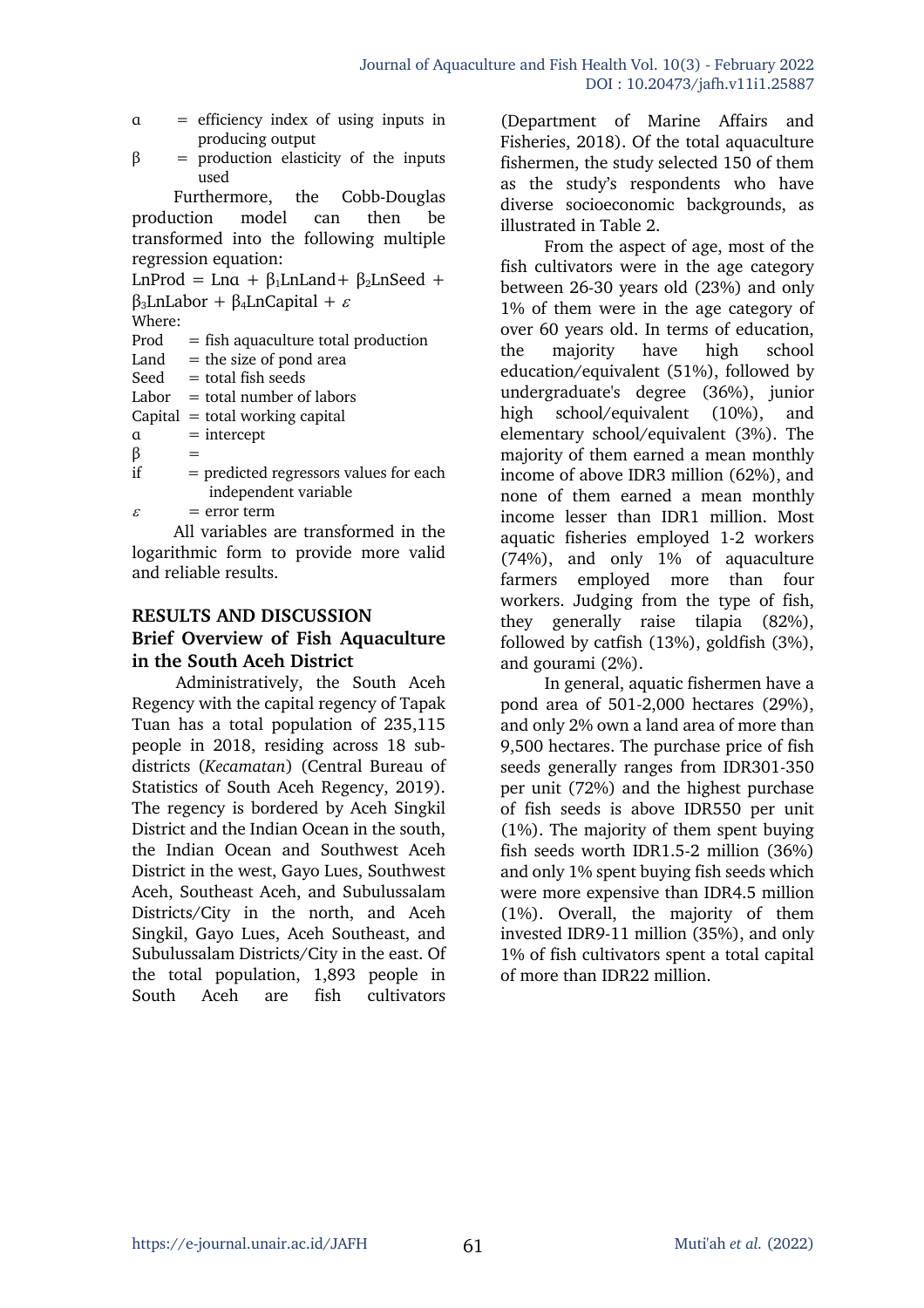| Age (Year Old)       | $\frac{0}{0}$    | <b>Education Level</b>   | $\%$           | Monthly Income<br>$(ID$ R000.000 $)$ | $\frac{0}{0}$  |
|----------------------|------------------|--------------------------|----------------|--------------------------------------|----------------|
| $25$                 | 11               | <b>Elementary School</b> | 3              | <1                                   | $\mathbf 0$    |
| 26-30                | 23               | Junior High School       | 10             | $1 - 2$                              | 9              |
| 31-35                | 12               | Senior High School       | 51             | $2 - 3$                              | 29             |
| 36-40                | 11               | Undergraduate            | 36             | >3                                   | 62             |
| 41-45                | 12               | Types of Fish:           |                | Total Labor (People):                |                |
| 46-50                | 11               | Gourami                  | $\overline{2}$ | $1 - 2$                              | 74             |
| 51-55                | 9                | Goldfish                 | 3              | $2 - 3$                              | 23             |
| 56-60                | 9                | Catfish                  | 13             | $3-4$                                | $\,2$          |
| $>60$                | 1                | Tilapia                  | 82             | >4                                   | $\mathbf 1$    |
| Land Area            |                  | Seeds Price /unit        |                | <b>Total Cost of Seeds</b>           |                |
| (Hectare)            |                  | (IDR)                    |                | $(ID$ R000.000 $)$                   |                |
| < 1,000              | 14               | < 250                    | $\overline{2}$ | < 1                                  | 22             |
| 501-2,000            | 29               | $250 - 300$              | 12             | $1 - 1.5$                            | 36             |
| 2,001-3,500          | 22               | $301 - 350$              | 76             | $1.5 - 2$                            | 20             |
| 3,501-5,000          | 9                | $351 - 400$              | $\mathbf 1$    | $2 - 2.5$                            | 14             |
| 5,001-6,500          | 16               | $401 - 450$              | 4              | $2.5 - 3$                            | $\,2$          |
| 6,500-8,000          | 5                | $451 - 500$              | $\mathbf{1}$   | $3-4$                                | 3              |
| 8,000-9,500          | 3                | $501 - 550$              | 3              | $4 - 4.5$                            | $\overline{2}$ |
| >9,500               | $\overline{2}$   | >550                     | $\mathbf{1}$   | >4.5                                 | $\mathbf{1}$   |
| <b>Total Capital</b> |                  | Selling Price/Kg         |                | <b>Total Production</b>              |                |
| (IDR000.000)         |                  | (IDR000)                 |                | (Kg)                                 |                |
| $<$ 5                | 6                | $30$                     | 21             | $<$ 400                              | 22             |
| $5 - 8$              | 34               | 30-35                    | 32             | 401-600                              | 51             |
| $9 - 11$             | 34               | 36-40                    | 34             | 601-800                              | 18             |
| 12-13                | 16               | 41-45                    | 8              | 801-1,000                            | 3              |
| 14-16                | 7                | 46-50                    | $\overline{2}$ | 1,001-1,200                          | 4              |
| 17-19                | $\overline{2}$   | 51-55                    | $\overline{2}$ | 1,201-1,400                          | $\mathbf 1$    |
| 20-22                | $\boldsymbol{0}$ | 56-60                    | $\mathbf{1}$   | 1,402-1,600                          | $\mathbf 1$    |
| >22                  | 1                | $>60$                    | $\mathbf 0$    | >1,600                               | $\mathbf{1}$   |

Table 2. Descriptive statistics.

Source: Primary Data, 2020 (Processed).

Finally, in terms of the selling price, generally, they sell it at IDR 36,000- 40,000 per kg (34%) and only 1% of farmers sell their fish at a price above IDR 60,000 per kg. The number of fish produced by water cultivators, in general, is 401-600 kg per season (51%), and only 3% of farmers could produce fish above 1,000 kg per season. This demonstrates that aquatic fish cultivators in the South Aceh Regency were categorized as smallscale businesses either looked at from the perspectives of inputs or outputs. The role of the government is needed both in terms of funding and increasing the capacity of fish farmers to increase fish productivity.

# **Determinants of Aquaculture Fish Production**

Before measuring and analyzing the determinants of aquaculture production, this research first ensures the fulfillment of classical assumptions, normality, nonmulticollinearity, and homoscedasticity for all research variables. As illustrated in the last row of Table 3, the research documented that all variables examined in our research were found to be normally distributed, as indicated by the probability value of the Jarque-Bera Test (J-B) which was lower than the 5% significance level.

This study also recorded no problem of multicollinearity, as indicated by the Variance Inflation Factor (VIF) value ranging between 2.773 to 4.432 and Tolerance Values (TV) ranging between 0.231 to 0.371. A VIF value that is lesser than 10 and a TV value that is greater than 0.1 indicated that the independent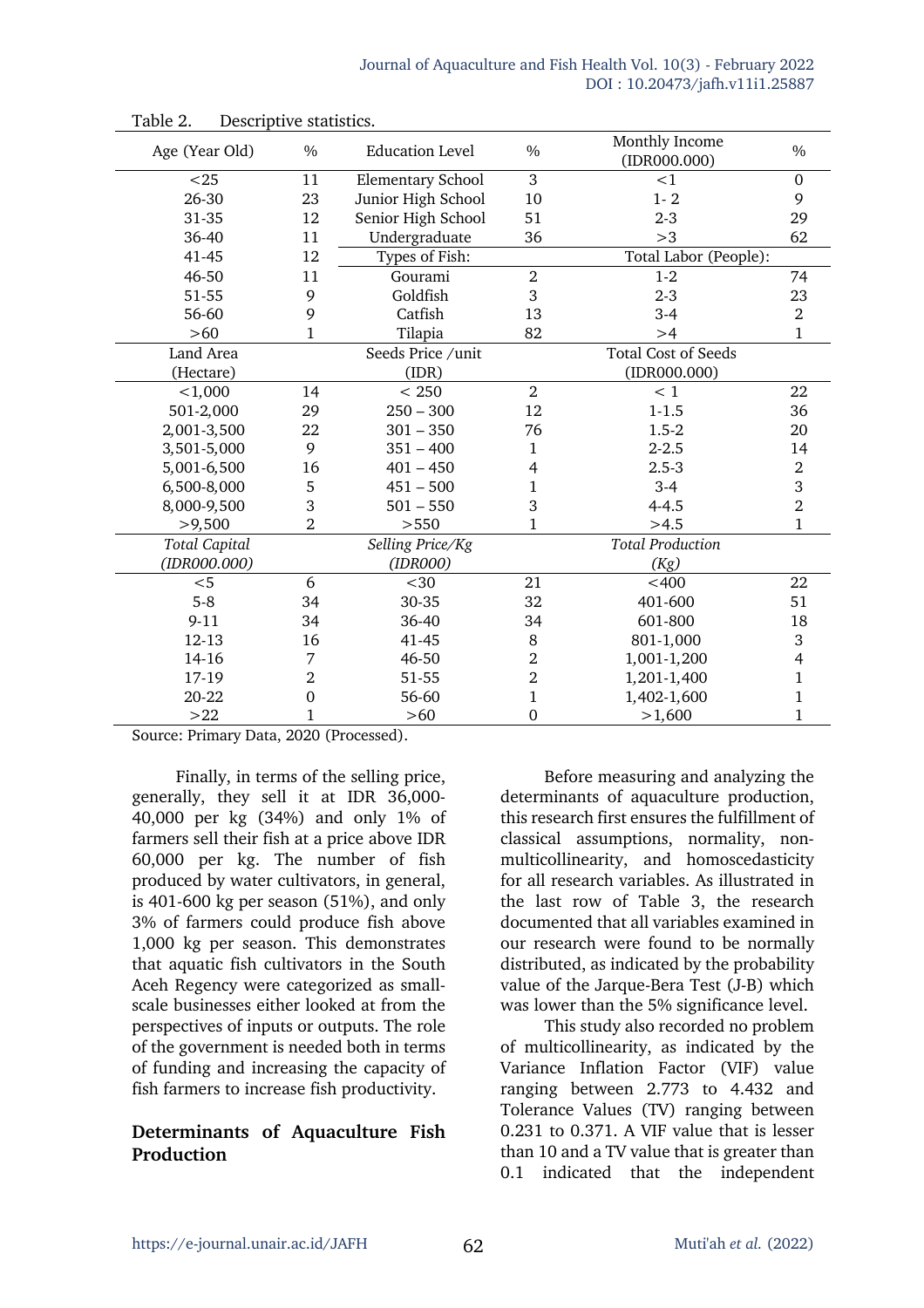variables were multicollinearity-free (Gujarati, 2012). Lastly, the data of this study were also found to be homoscedastic as indicated by the probability value of the Breusch-Pagan Test (B-P). By and large,

these empirical results indicate that our data have met all classical assumptions; hence, they can be further estimated in our proposed research model.

| Table 3. |  | Estimated findings of the factors determining fish aquaculture production. |  |  |  |
|----------|--|----------------------------------------------------------------------------|--|--|--|
|----------|--|----------------------------------------------------------------------------|--|--|--|

| Variable                                                                                        | <b>Estimated Coefficient</b> | t-statistics | Prob. |  |  |
|-------------------------------------------------------------------------------------------------|------------------------------|--------------|-------|--|--|
| Constant                                                                                        | 1.902                        | 1,623        | 0.122 |  |  |
| Land Area                                                                                       | $0.132**$                    | 2,271        | 0.043 |  |  |
| Fish Seeds                                                                                      | 0.015                        | 0,243        | 0.832 |  |  |
| Labor                                                                                           | $0.221***$                   | 2,876        | 0.005 |  |  |
| Capital                                                                                         | $0.646***$                   | 5,442        | 0.000 |  |  |
| F-Stat = 89.127; F-Stat (Prob.) = 0.000.J-B (Prob.) = 0.003 – 0.056; VIF = 2.773 – 4.432;       |                              |              |       |  |  |
| TV = $0.231 - 0.371$ ; B-P (Prob.) = 0.312; R <sup>2</sup> = 0.778; Adj-R <sup>2</sup> = 0.763; |                              |              |       |  |  |

Note: \*\*\* and \*\* indicates significance at the 1% and 5% levels. J-B (Jarque-Bera) is adopted for normality test; VIF (Variance Inflation Factor) and TV (Tolerance Value) are used for multicollinearity test; B-P (Breusch-Pagan) is utilized for heteroscedasticity test, and Prob. is a probability value (pvalue).

Table 3 presents the findings of the factors determining aquaculture fish production in the South Aceh District. As reported in Table 3, the predicted constant value was documented to be insignificant. This shows that the production process of fish aquaculture would fail if it is not supported by the existence of an adequate pond area and a sufficient number of workers and capital. The results of the study imply that the availability of inputs is the main requirement for aquaculture production; without its availability, the production of fish aquaculture would not be successful. These empirical results are further reinforced by the 1% level of significance of the forecasted adjusted determination coefficient (Adjusted- $R^2$ ) of 0.763. This finding signifies that 77.90% variations in the production of fish aquaculture are explained by fluctuations in the pond area, fish farmers, fish seeds, and capital used. Meanwhile, aquaculture fish production's variations in the South Aceh Regency were only 22.10% caused by changes in other factors that were not explored in the study. These factors include seasonal changes, competition in the fish market, fish diseases, etc.

Table 3 further demonstrates that pond area positively influenced aquaculture fish production at the 5% significance level with a predicted value of 0.132. This finding indicates that a onehectare increase in pond area has contributed to an improvement in the production of fish aquaculture 0.132 ton, ceteris paribus. It is widely known that pond is the avenue where the fish raises, without the availability of sufficient pond area, the production process of fish aquaculture would not be successful. Put differently, pond area is the main factor contributing towards an increase in aquaculture fish production. A large number of unused lands for the fish pond in the South Aceh Regency requires more attention from the government to be converted into pond fisheries. Abundant unused land in the regency is very potential and suitable to be converted to and development becoming fish pond aquaculture area.

Our finding of the significant positive impact of pond area on aquaculture fish production is supported by many previous types of research findings. For instance, Negara *et al.* (2017) recorded a significant positive effect of the fish pond on catfish production in Denpasar City, Indonesia. In addition, research conducted in India by Palash *et al*. (2018) also found that the conversion of land to pond cultivation has led to an increase in fish production. In Oyo City, Nigeria, Tunde *et al*. (2015)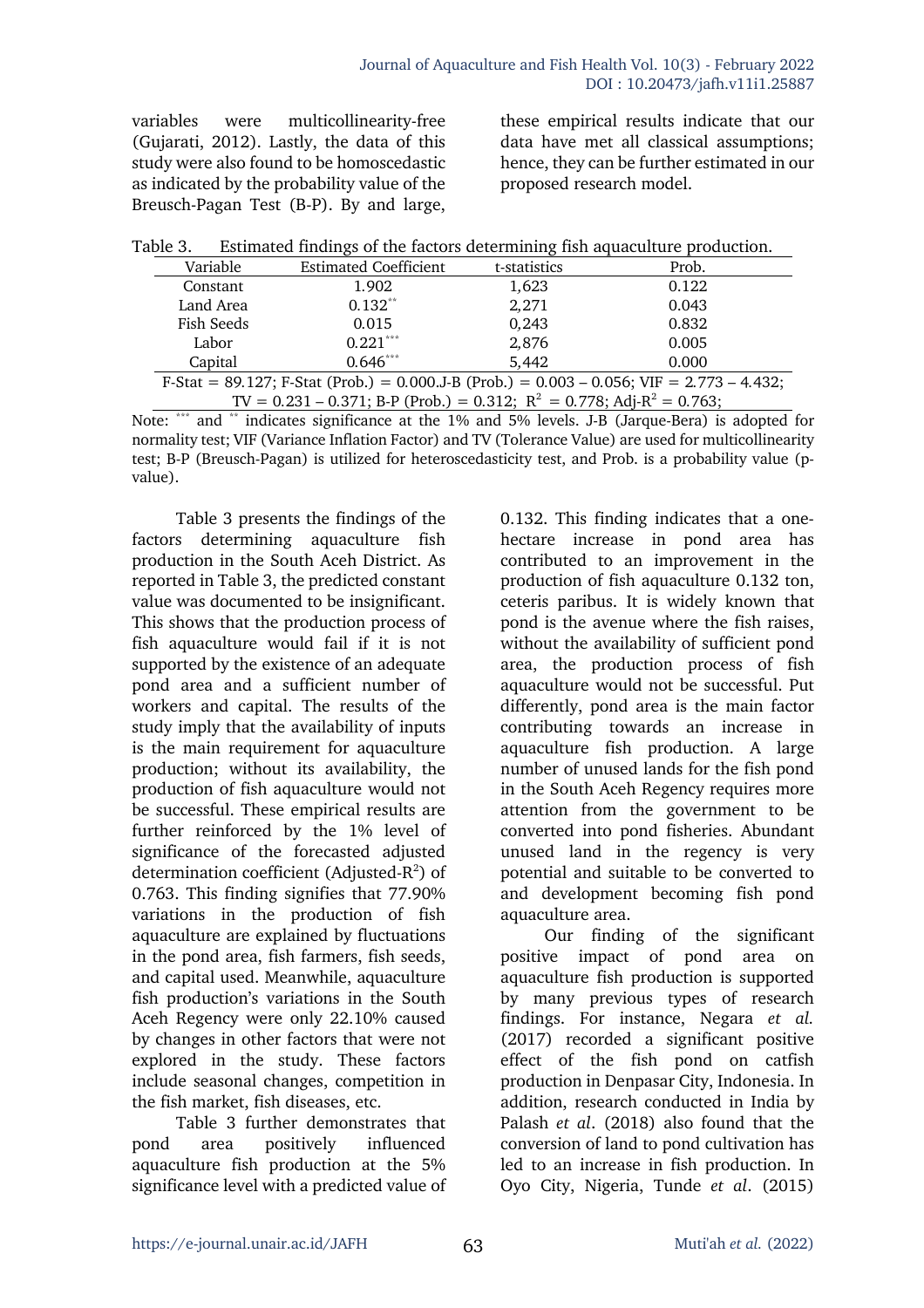found that pond fishery production increased significantly due to the availability of sufficient land area for fish cultivation. Lastly, Musuka and Musonda (2012) also proved that extensive land use has contributed to promoting the production of fish aquaculture in the region of Caribbean lake, Zambia.

Besides, Table 3 illustrates an insignificant influence of fish nurseries on aquaculture fish production in the district. The results of this study further signify that the fish seeds had no contribution towards an increase in the production of fish aquaculture. This is because although the number of seeds available is more than sufficient but having no support of sufficient fish feedings, pond area, and good quality of water, the addition of only fish seeds would not able to contribute towards an improved aquaculture fish production. If the presence of fish feeds is insufficient, the fish would prey on each other and cause fish to die. Similarly, if more fish seeds are put into a limited area of the pond would result in fish density, fish unhealthy, and, finally, cause fish death. Lastly, bad water quality, such as inappropriate power of water hydrogen (Ph), conditions of melted oxygen and carbon dioxide, various organic loads have worsened fish healthiness and, these unexpected conditions would ultimately, lead to fish mortality (Zeitoun and Mehana, 2014; Demeke and Tassew, 2016).

Our empirical findings indicate the importance of adjusting the number of fish seeds poured into the pond must be appropriate and proportional to the land area, supported by sufficient fish feeding, and meet minimum nutritional needs of fish, as well as the good fish pond water quality according to the type of fish. Failure to meet these conditions, thus, it is no point to pour more fish fry into the limited fish pond area. In this perspective, the government's role through the Department of Marine Affairs and Fisheries in the regions is very important in providing training related to fish farming and handling.

Our empirical evidence related to the insignificant effect of the fish seeds on aquaculture fish production is in harmony with the empirical findings of previous research performed by Fahrudin (2018) in the district of Tugu, Semarang, Indonesia. The raise of fish seeds should be supported by the utilization of appropriate feeds and fish drugs to maintain the healthy seeds, to avoid unnecessary conditions causing fish death. The health of fish seeds, breeding dexterity, and quality of pond water determined fry mortality rates and, in turn, mainly determined aquaculture fish production (George *et al*., 2010; Bisht *et al*., 2013;). Sihag and Sharma (2012); Pagrut *et al*., 2017; Banerjee and Ray, 2017) also recorded that the fish seeds raised in the pond with bad water quality have caused fish health problems and the mortality rate of freshwater fish and brackish and, ultimately, have lowered the aquaculture fish production level.

Referring to Table 3, the study also recorded that the existence of fishermen had contributed towards improving aquaculture fish production in the South Aceh Regency at the 1% level of significance with a predicted value of 0.221. This empirical result signifies that an increase in the number of workers by 100% has contributed to the improvement of production in fish aquaculture by 22.10%, ceteris paribus. The employment of proper, competent, professional, and resourceful manpower to handle fish aquaculture matters, such as affording fish bait, preserving good water quality conditions, ensuring fish ponds' sanitary, and guaranteeing good fish care are among the crucial efforts that need to be taken to ensure a continuous improvement in aquaculture fish production (Bisht *et al*., 2013). The capability of workers to perform fish handling duties must be continuously enhanced by conducting relevant workshops and training so that the fishermen would be responsive to alterations in natural environments and the emergence of new-fangled sorts of fish malady. In responding to the unexpected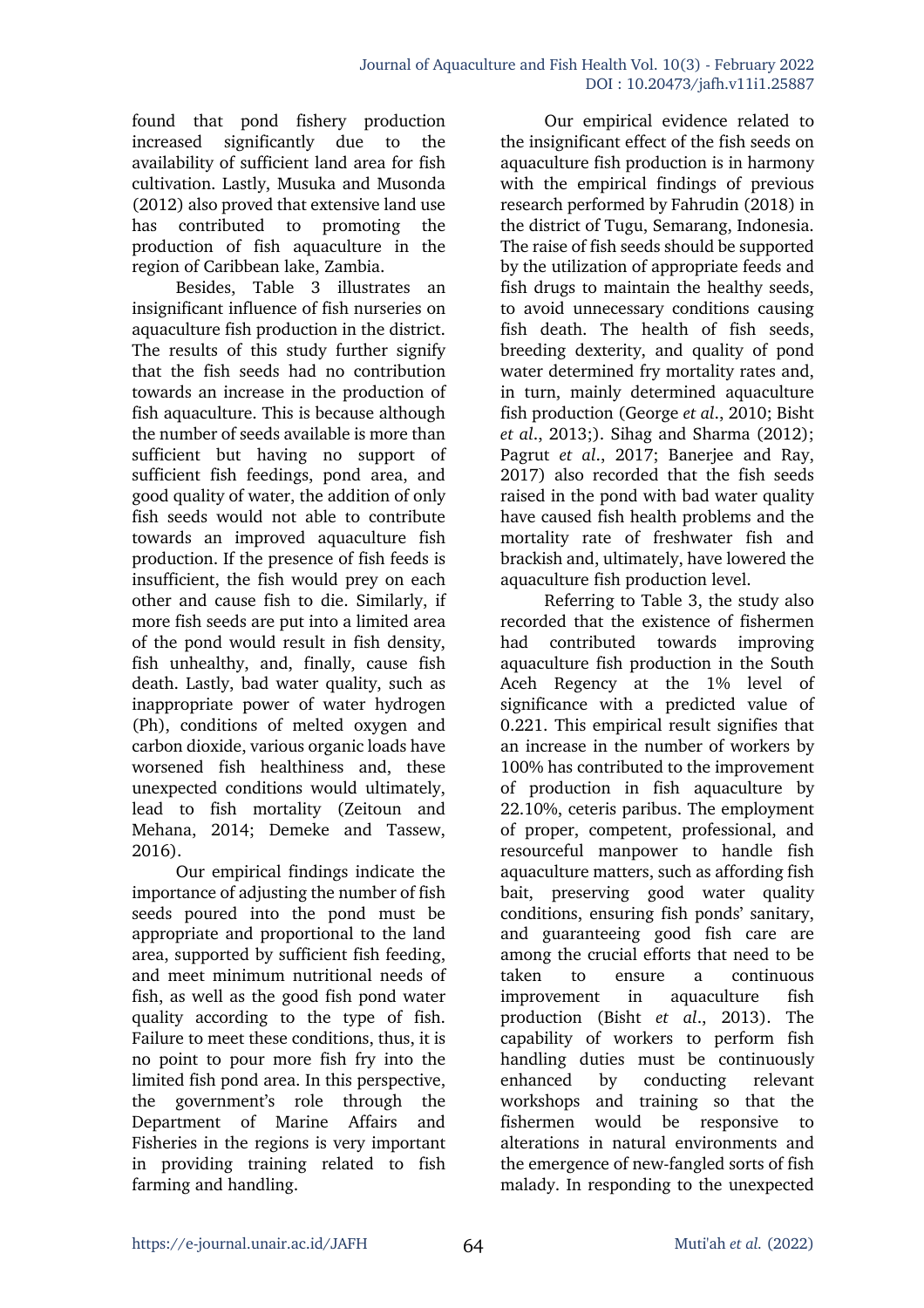seasonal changes, supports from relevant authorities through the local and regional marine and fisheries services offices is highly needed in socializing professional handling of fish aquaculture cultivation through fish management training and workshops.

The existence of significant influence of the number of workers in improving aquaculture fish production in the regency is in parallel with the empirical results of earlier studies that documented a maximum fish production could be realized through utilizing a proportional and qualified number of fishermen (Ng'onga *et al*., 2019). Sundari and Priyanto (2016) also documented evidence of the positive role of fishermen to enhance catfish production in the district of Tasikmalaya, West Java, Indonesia. The increase in aquaculture fish production contributes to an increase in revenues and profits of fishermen and, consequently, the fish farmers could further expand their fish business entities. The expansion of the aquaculture fish business unquestionably requires the new recruitments of workers. Consequently, this would surely support the economic development agenda by the government to reduce unemployment in the regions and nationwide (Sarjito *et al*., 2015). Not only that, an improvement in aquaculture fish production implies an enhancement in the income of the fishermen and the new workers' recruitment that finally contributes to poverty eradication (Iruo *et al*., 2018).

Last but not least, as reported in Table 3, the study found a positive influence of capital on aquaculture fish production with the forecasted value of 0.646 at the 1% level of significance. This empirical result signifies that a 100% increase in capital has contributed to a 64.60% increase in the production of fish aquaculture, ceteris paribus. Given the estimated coefficient magnitude, the factor of capital was documented to be the most crucial determinant in aquaculture fish production in the regency of South Aceh, Indonesia. Without having adequate

capital, the aquaculture fish business would go into bankruptcy (Elsner and Isphording, 2017). Capital is an essential input needed in all stages of the aquaculture fish production process, covering the initial expenses of providing pond fish area and its maintenance cost, purchasing fish seeds, fish foods, and medicines, ensuring water discharge, compensating workers with fair wages, etc. Thus, it is incredibly natural and normal that capital sufficiency is recorded as the most critical factor in determining the production of fish aquaculture businesses. Capital is the main contributor to the success in each stage of aquaculture fish production processes (Andayani, 2016).

Our empirical evidence of the significant positive effect of capital on aquaculture fish production is in harmony with many previous pieces of research (Osondu and Ijioma, 2015; Andayani, 2016; Fajriati *et al*., 2018; Ebukiba and Anthony, 2019). For example, in their study in the Abia states, Nigeria, Osondu and Iiioma (2014) documented that the efficient use of available capital has helped farmers to increase their fish production to the maximum level. The existence of sufficient capital according to the needs of the production process of fish aquaculture is highly crucial in promoting fish production (Andayani, 2016). Similarly, Fajriati *et al*. (2018) who researched in Klaten Regency, Central Java, Indonesia found that efficient use of capital has contributed to an enhancement in aquaculture fish production. Finally, a study conducted in the state of Nassarawa, Nigeria by Ebukiba and Anthony (2019) also found that the availability of sufficient capital, which is supported by proficient capital management, had improved fish production.

On the whole, our empirical results imply that except for fish seeds, the existence of pond fish area, fishermen, and capital were among the significant contributors towards an improvement in aquaculture fish production in the South Aceh Regency. The study also recorded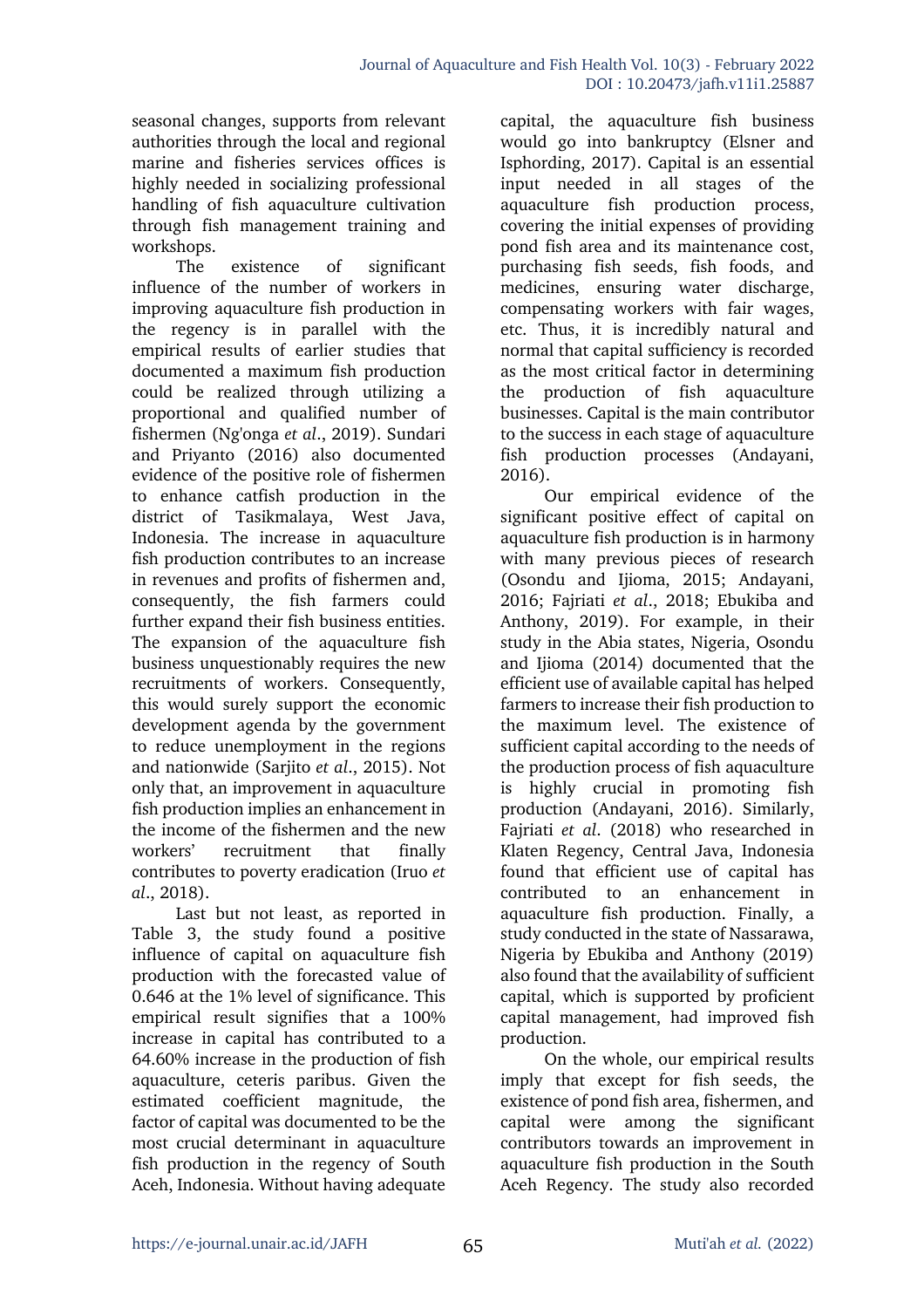that the availability of an adequate amount of capital is the most dominant factor in determining the improvement in aquaculture fish production. These empirical results further signify that fish farmers should ensure the availability of a sufficient amount of capital. This is the most common obstacle that persisted among the micro-and small-scale fish farmers business entity, which urgently calls for government financial supports. In this scenario, the government must assist financially fish farmers by offering soft loans.

The government should initiate coordination with national and local government-owned banking enterprises, such as Bank Syariah Indonesia (BSI) and Bank Aceh Syariah (BSA). Besides, In addition, the government is hoped to help to provide adequate pond area through a program of idle and vacant land conversion to fish ponds. As a final point, the government needs to conduct routine and continuous socialization and fish farming training, and relevant professional fish management workshops. All fish farmers should be given an open and equal opportunity to attend free of charge training and workshops agenda, initiated by the local and central government authorities under the supervision of the offices of Marine and Fisheries Services. The said fish aquaculture training and workshops are intended to improve fish farmers' skills and capability in responding to climate change and the appearance of newfranked fish diseases and illness and adapting those seasonal changes to minimize their adverse effects on fish health and fish mortality, and, finally, ensuring the improvement of aquaculture fish production.

### **CONCLUSION**

This study found empirical evidence that pond size area, number of fish farmers, and amount of capital significantly and positively affected the aquaculture fish production in the South Aceh District, Aceh Province, Indonesia.

Meanwhile, the number of fish seeds was found to have an insignificant influence on the production of fish aquaculture. These empirical results indicated that the increase in aquaculture fish production must be supported by the provision of sufficient capital, pond area, and the number of fish farmers. Government support by offering soft loans, initiating a program for converting vacant land into fish ponds, and increasing the capacity of fish farmers are strategic steps in efforts to increase aquaculture production.

To enrich the obtainable empirical results, further studies on the theme are recommended to ponder the characteristics of fish farmers, natural, environmental, and macroeconomic aspects, such as fish species, natural and seasonal factors, types of diseases, fish market prices, number of competitors, cost of capital, regulations, and climate change. The use of a combination of time series and panel data by considering a longer study period and comparative analysis between cities and provinces will provide comprehensive empirical evidence regarding the determination to increase aquaculture production in Indonesia.

### **ACKNOWLEDGMENT**

The authors are grateful to all parties who have aided in the completion of this research.

### **REFERENCES**

- Akram, N., Baidhawi and Rosnina, 2019. Efektivitas Penggunaan Herbisida Paraquat Dan Atrazin Terhadap Gulma Pada Jarak Tanam Jagung (*Zea mays* L.) Yang Berbeda. *Jurnal Agrium*, *16*(2), pp.135-143. http://dx.doi.org/10.29103/agrium .v16i2.1942
- Andayani, S.A., 2016. Faktor-faktor yang mempengaruhi produktivitas dan pendapatan usaha pembesaran ikan air tawar. *Agrivet: Jurnal Ilmu-Ilmu Pertanian dan Peternakan, 4*(2), pp.206–213. http://jurnal.unma.ac.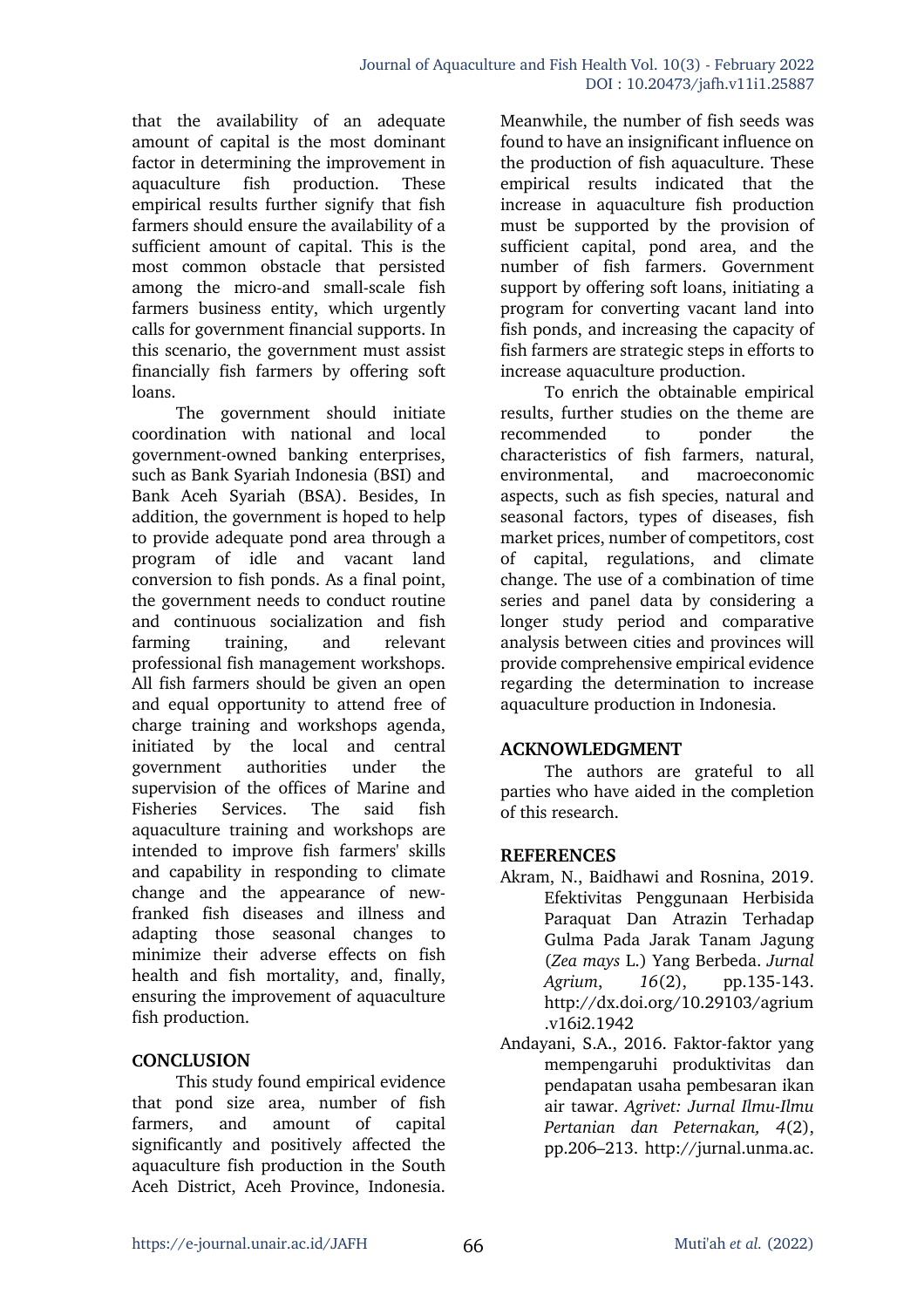id/index.php/AG/article/view/422 /400

- Andriyanto, F., Efani, A. and Riniwati, H., 2013. Analisis faktor-faktor produksi usaha pembesaran udang vanname (*Litopenaeus vannamei*) di Kecamatan Paciran Kabupaten Lamongan Jawa Timur: Pendekatan fungsi Cobb-Douglass. *ECSOFiM, Economic and Social of Fisheries and Marine Journal*, *1*(1), pp.83–96. https://ecsofim.ub.ac.id/index.php /ecsofim/article/view/15
- Asteriou, D. and Hall, S.G., 2015. *Applied Econometrics.* Macmillan International Higher Education. USA.
- Banerjee, G. and Ray, A.K., 2017. The advancement of probiotics research and its application in fish farming industries. *Research in Veterinary Science*, *115*, pp.66-77. https://doi.o rg/10.1016/j.rvsc.2017.01.016
- Bisht, A., Anand, S., Bhadula, S. and Pal, D.K., 2013. Fish seed production and hatchery management: A Review. *New York Science Journal.*, *6*(4), pp.42-48. http://www.science pub.net/newyork/ny0604/
- Central Bureau of Statistics, 2019. *Provinsi Aceh dalam Angka 2018*. BPS Provinsi Aceh. Banda Aceh.
- Central Bureau of Statistics, 2020. *South Aceh Regency in Figures*. BPS Kabupaten Aceh Selatan. Aceh Selatan.
- Demeke, A. and Tassew, A., 2016. A review on water quality and its impact on fish health. *International Journal of Fauna and Biological Studies*, *3*(1), pp.21–31. https://ww w.faunajournal.com/archives/2016 /vol3issue1/PartA/2-6-4.pdf
- Department of Marine and Fisheries, 2018. *Annual Report*. Dinas Kelautan dan Perikanan Kabupaten Aceh Selatan. Tapak Tuan.
- Ebukiba, S.E. and Anthony, L., 2019. Economic analysis of catfish (*Clarias gariepenus*) production in Karu local government area, Nassarawa State, Nigeria. *IOSR Journal of Agriculture*

*and Veterinary Science*, *12*(3), pp.41- 48. DOI 10.9790/2380-1203014956

- Elsner, B. and Isphording, I.E., 2017. A big fish in a small pond: Ability rank and human capital investment. *Journal of Labor Economics*, *35*(3), pp.787- 828. https://doi.org/10.1086/6907 14
- Fahrudin, A., 2018. Analisis pendapatan dan faktor-faktor yang mempengaruhi produksi usaha budidaya tambak ikan. *Efficient: Indonesian Journal of Development Economics*, *1*(1), pp.77-85. https://doi.org/10.15294/efficient. v1i1.27223
- Fajriati, A., Rahayu, E.S. and Qonita, R.A., 2018. Analisis efisiensi produksi budidaya ikan nila merah di Kabupaten Klaten. *Prosiding Seminar Nasional Fakultas Pertanian UNS*, *2*(1), pp.59-65. https://jurnal. fp.uns.ac.id/index.php/semnas/arti cle/view/1060/770
- George, F.O.A., Olaoye, O.J., Akande, O.P. and Oghobase, R.R., 2010. Determinants of aquaculture fish seed production and development in Ogun State, Nigeria. *Journal of Sustainable Development in Africa*, *12(*8), pp.22-34. https://jsd-africa.c om/Jsda/Vol12No8\_Winter2010\_B /article12\_08.htm
- Gujarati, D.N., 2012. *Basic Econometrics* (4th ed.). McGraw-Hill Education. USA.
- Halim, D. and Susilo, Y.S., 2016. Faktorfaktor yang mempengaruhi pendapatan masyarakat nelayan pantai di Kabupaten Bantul Tahun 2012. *Modus*, *25*(2), pp.171-187. https://doi.org/10.24002/modus.v 25i2.561
- Iruo, F.A., Onyeneke, R.U., Eze, C.C., Uwadoka, C. and Igberi, C.O., 2018. Economics of smallholder fish farming to poverty alleviation in the Niger Delta Region of Nigeria. *Turkish Journal of Fisheries and Aquatic Sciences.*, *19*(4), pp.313- 329. https://doi.org/10.4194/1303  $-2712-v19$  4 06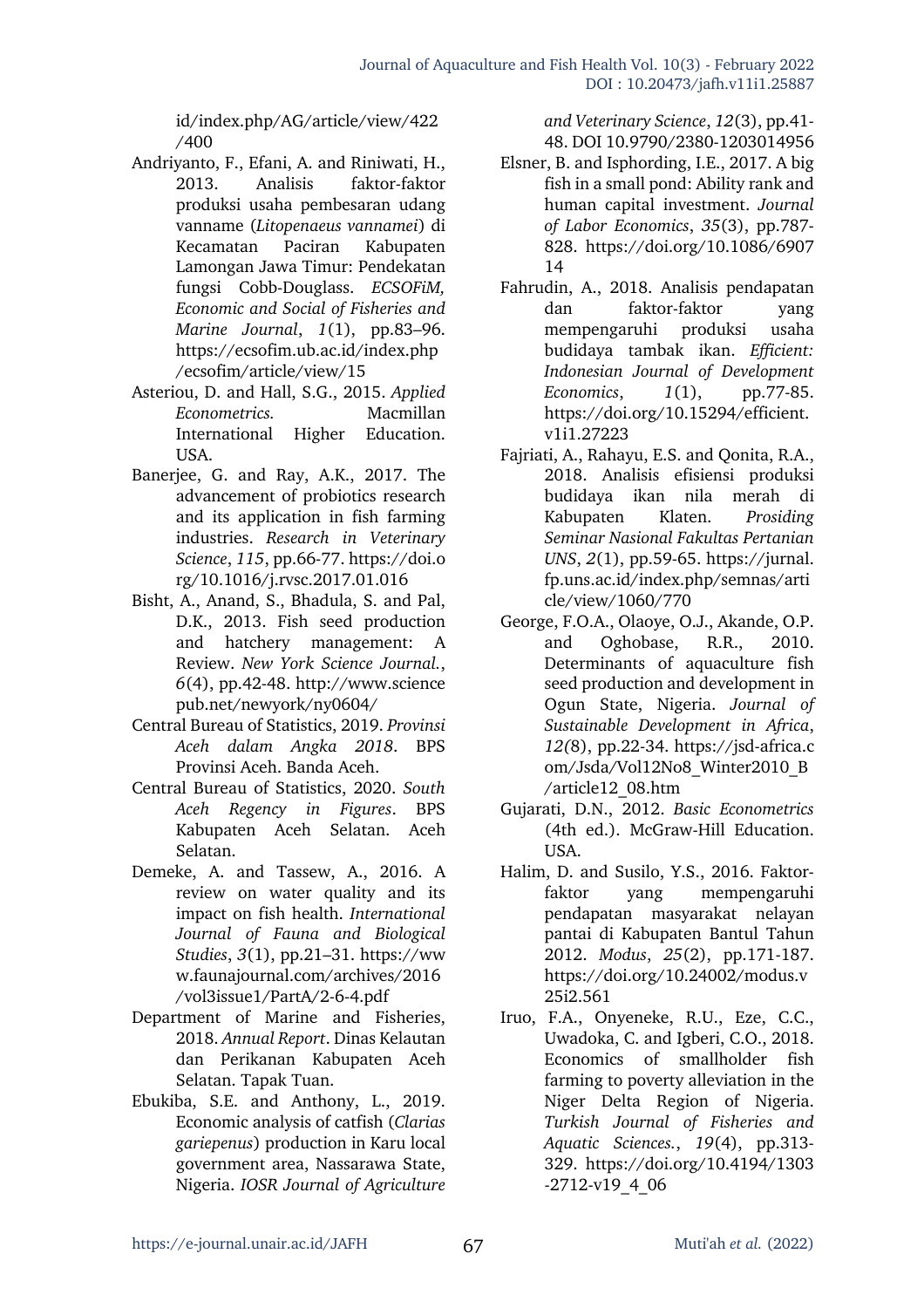- Kumaran, M., Anand, P.R., Kumar, J.A., Ravisankar, T., Paul, J., Vasagam, K.P.K., Vimala, D.D. and Raja, K.A., 2017. Is Pacific white shrimp (*Penaeus vannamei*) farming in India is technically efficient? — A comprehensive study. *Aquaculture*, *468*(1), pp.262-270. https://doi.org /10.1016/j.aquaculture.2016.10.01 9
- Kumaran, M., Sundaram, M., Mathew, S., Anand, P.R., Ghoshal, T.K., Kumararaja, P., Anandaraja, R., Shyne, A. and Vijayan, K.K., 2020. Is Pacific white shrimp (*Penaeus vannamei*) farming in India sustainable? A multidimensional indicators-based assessment. *Environment, Development and Sustainability*, *22*(6), pp.1-15. https://doi.org/10.1007/s10668-02 0-00881-0
- Ministry of Marine Affairs and Fisheries, the Republic of Indonesia, 2019. *Annual Report*. Menteri Kelautan dan Perikanan. Jakarta.
- Munandar, A. and Sari, C.P.M., 2019. Faktor - faktor yang mempengaruhi jumlah produksi usaha tambak ikan di Gampong Batuphat Barat Kecamatan Muara Satu Kota Lhokseumawe. *Jurnal Ekonomi Regional Unimal.*, *2*(1), pp.51–62. https://doi.org/10.29103/jeru.v2i1 .1730
- Musuka, C.G. and Musonda, F.F., 2012. Current and future prospects of commercial fish farming in Zambia. *AACL Bioflux*, *5*(2), pp.79–87. http://www.bioflux.com.ro/home/ volume-5-2-2012/
- Nasution, I., Ginting, R. and Siregar, M.A., 2014. Analisis produksi dan pendapatan usaha budidaya kepiting soka (*Scylla* sp.) di Kecamatan Sei Lepan Kabupaten Langkat. *Jurnal Agrica*, *7*(1), pp.1– 6. https://doi.org/10.31289/agrica. v7i1.1353
- Negara, A.A.N.B.S., Setiawina, N.D. and Dewi, M.H.U., 2017. Faktor-faktor yang mempengaruhi produksi

budidaya ikan lele di Kota Denpasar. *Jurnal Ekonomi Dan Bisnis Universitas Udayana*, *6*(2), pp.755- 788. https://ojs.unud.ac.id/index.p hp/EEB/article/view/24551/17183

- Ng'onga, M., Kalaba, F.K. and Mwitwa, J., 2019. The contribution of fisheriesbased households to the local economy (Capital and Labour) and national fish yield: A case of Lake Bangweulu fishery, Zambia. *Scientific African*, *5*(2), pp.1–10. https://doi.org/10.1016/j.sciaf.201 9.e00120
- Olayiwola, O.O., 2013. Technical efficiency of fish production in Ijebu-Ode. *Journal of Research in Management and Technology*, *2*(1), pp.26–42.
- Osondu C.K. and Ijioma, J.C., 2015. Analysis of profitability and production determinants of fish farming in Umuahia Capital Territory of Abia State, Nigeria. *Word Science Research Journals*, *7*(2), pp.168-176. https://silo.tips/ download/analysis-of-profitabilityand-production-determinants-offish-farming-in-umuahia#
- Pagrut, N.K., Ganguly, S., Jaiswal, V. and Singh, C., 2017. An overview on epizootic ulcerative syndrome of fishes in India: A comprehensive report. *Journal of Entomology and Zoology Studies*, *5*(6), pp.1941- 1943. https://www.entomoljournal. com/archives/2017/vol5issue6/Par tAA/5-6-387-469.pdf
- Palash, M.S., Rahman, K.T., Salam, S. and Nasrin, M., 2018. Freshwater pond fish farming in Bangladesh: A micro level land use analysis. *Journal of the Bangladesh Agricultural University*, *16*(2), pp.276-282. https://www.ba nglajol.info/index.php/JBAU/articl e/view/37983
- Rahim, A., Hastuti, D.R.D., Firmansyah, Sabar, W. and Syam, A., 2019. The applied of Cobb–Douglas production function with determinants estimation of small-scale fishermen's catches production. *International*